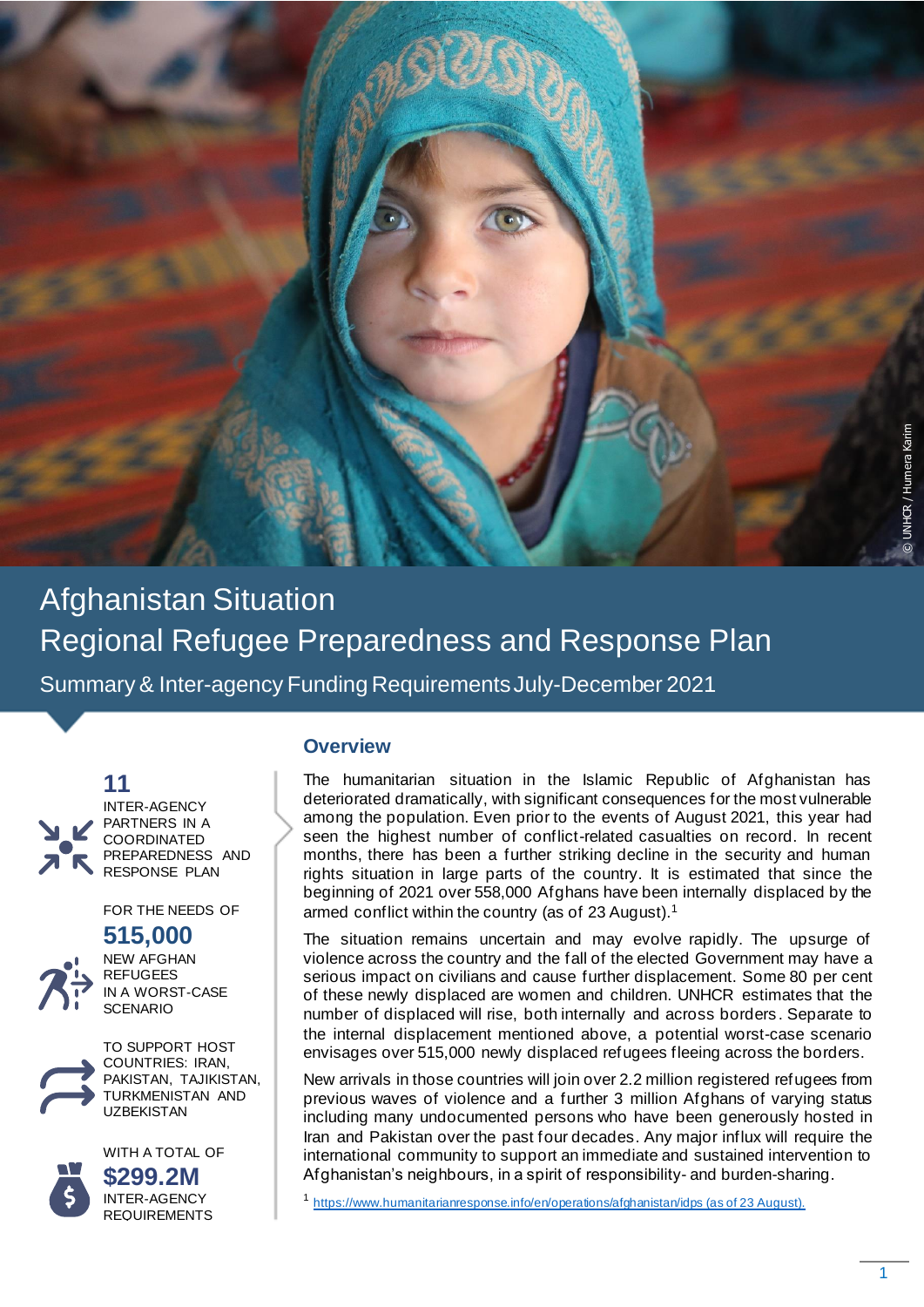## **Inter-agency Partners are responding to the refugee emergency**

The humanitarian programme to support the existing 2.2 million registered Afghan refugees in Iran, Pakistan, and other countries in the region remains critically underfunded , as well as the humanitarian response plan for the population inside Afghanistan. Attention must be drawn to the need to address the critical funding gaps. This inter-agency Regional Refugee Preparedness and Response Plan (RRP) thus outlines several underfunded elements of existing programmes for refugees by Partners in the Islamic Republic of Iran, the Islamic Republic of Pakistan, Tajikistan, Turkmenistan and Uzbekistan.

Additionally, the RRP outlines the humanitarian preparedness and priority interventions in the region in the event of outflows from Afghanistan. It covers the period from July to December 2021, including the contingency preparedness efforts that were put in place in July. The RRP will support Government responses to date and in the event of new refugee movements, and will be revised as needed and complemented with further activities from Partners to scale up the inter-agency response. The RRP builds on contingency planning undertaken at the country level with Partners, including UN agencies and NGOs, within the inter-agency coordination structures in each country. The ability to ramp up inter-agency interventions are greatly dependent on the availability and timely delivery of the resource requirements outlined in this plan.



## **Regional Protection and Population Needs**

Based on an analysis of the ongoing social, economic, political and security situation, it is assessed that a further deterioration in Afghanistan may result in new refugee outflows before the end of 2021. A potential worst-case scenario envisages the arrival of an additional 515,000 Afghan refugees into neighbouring countries.

Critical life-saving humanitarian assistance will be required for refugee arrivals at border points and in designated sites in coordination with concerned Government counterparts. The inter-agency response will be flexible and adjust delivery of humanitarian services depending on refugees' location and specific situation. Rapid needs assessments and urgent multisectoral interventions will be undertaken as required in the areas of food, nutrition, health, WASH, shelter, core relief item (CRI) distribution, education, camp management, and the protection of the most vulnerable groups and individuals. Given the current COVID-19 pandemic, ongoing efforts to secure vaccines for both refugees and host populations will be intensified, especially in light of the critical situation in the Islamic Republic of Iran.

Of the 558,000 Afghans already displaced in Afghanistan in 2021, 80 per cent are women and children. Inter-agency planning and preparedness efforts for larger outflows have considered the heightened risk of these and other specific population groups. Protection interventions will include the urgent identification of groups or individuals with specific needs who require immediate attention, including girls and boys at risk (including unaccompanied and separated children); women at risk (including single women and femaleheaded households); survivors of gender-based violence; persons with serious health conditions; persons with heightened legal or physical protection needs; older persons; persons with disabilities; and LGBTIQ+ individuals.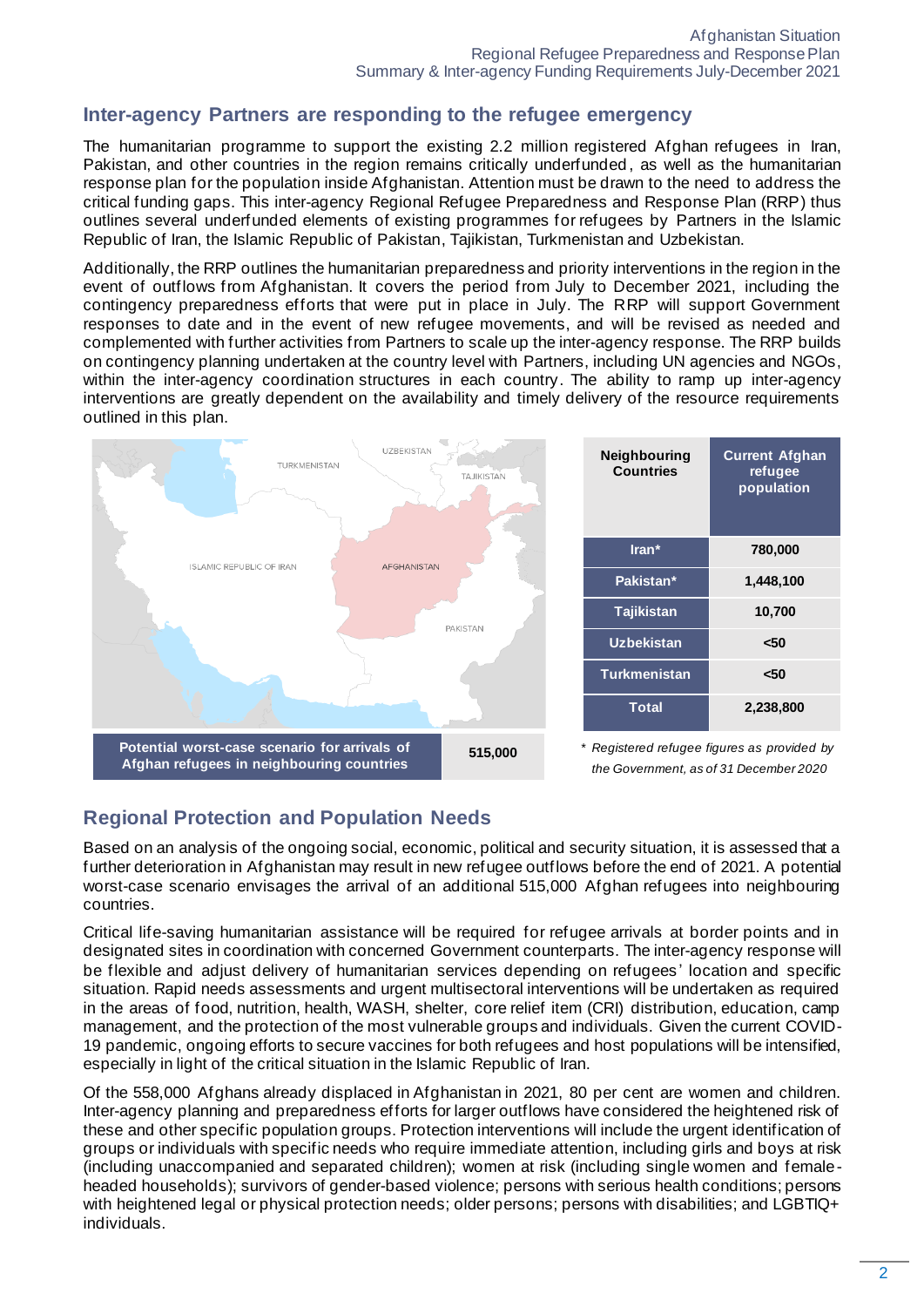## **Regional Response Strategy and Priorities**

As the situation in Afghanistan remains highly uncertain, UNHCR and Partners call on all countries to allow Afghans fleeing their country access to their territories and access to asylum procedures, and to respect the principle of non-refoulement. It is imperative that this human right is not compromised, that borders are kept open and that people in need of international protection are afforded asylum. In this context, it is equally important not to forcibly return refugees or asylumseekers. Non-refoulement includes non-rejection at the frontier.

In event of significant refugee movements to neighbouring countries, this inter-agency response in support of the concerned Governments will ensure the rapid delivery of humanitarian assistance and protection. The inter-agency response will ensure that refugees' needs are identified and addressed with consideration of age, gender, and diversity in programming across all sectors.

The preparedness and response outlined in this RRP are drawn from available situational analysis. Humanitarian interventions will be scalable and adaptable as the emergency develops. Strong data collection and analysis will be essential in order to provide the evidence base for protection programming and for targeting those most at risk. Multisectoral, well-coordinated responses will also strengthen the capacity of national systems to cope with the additional influx of refugees. Strengthened support for regular protection and assistance programmes for the existing refugee populations in the host countries will be crucial and will serve as a shock-absorber while contributing to a more enabling environment for new arrivals.

The ability to respond in a timely and effective manner will depend on additional resources from the international community and donors to support host countries, in the spirit of the Global Compact on Refugees.



#### This preparedness and response plan is driven by the following objectives:

- 1. Preparedness measures are implemented to ensure a timely and effective humanitarian response.
- 2. Access to asylum is afforded and protection delivered in accordance with international protection standards including nonrefoulement, registration, and documentation.
- 3. Provision of timely and life-saving humanitarian assistance, in support of national systems and responses, with a coordinated effort towards durable solutions.

## **Coordination**

In support of the national humanitarian response mechanisms and in line with the Refugee Coordination Model in the host countries and the Global Compact on Refugees, UNHCR and Partners will support the concerned Governments to lead in humanitarian preparedness and to respond to the Afghan refugee emergency.

Building on existing country-level interagency coordination structures, the multisectoral response in the event of mass influx includes UN agencies and national and international NGOs in their

respective areas of expertise. This includes sector working groups in the areas of protection (including child protection and gender-based violence), education, health, food security, WASH, shelter, core relief items, and camp management, as required. Close collaboration and consultation will be maintained with relevant Government counterparts and line ministries in the countries of asylum to support and ensure complementarity with the national response. At the regional level, Partners will work together to update on developments and to undertake joint advocacy initiatives and resource mobilization efforts.

Any major influx would require the international community to provide immediate and sustained support to neighbouring countries, in a spirit of responsibility- and burden-sharing and in keeping with the Global Compact on Refugees. Specific information-sharing and updates will also be provided through the existing Afghanistan Regional Support Platform.